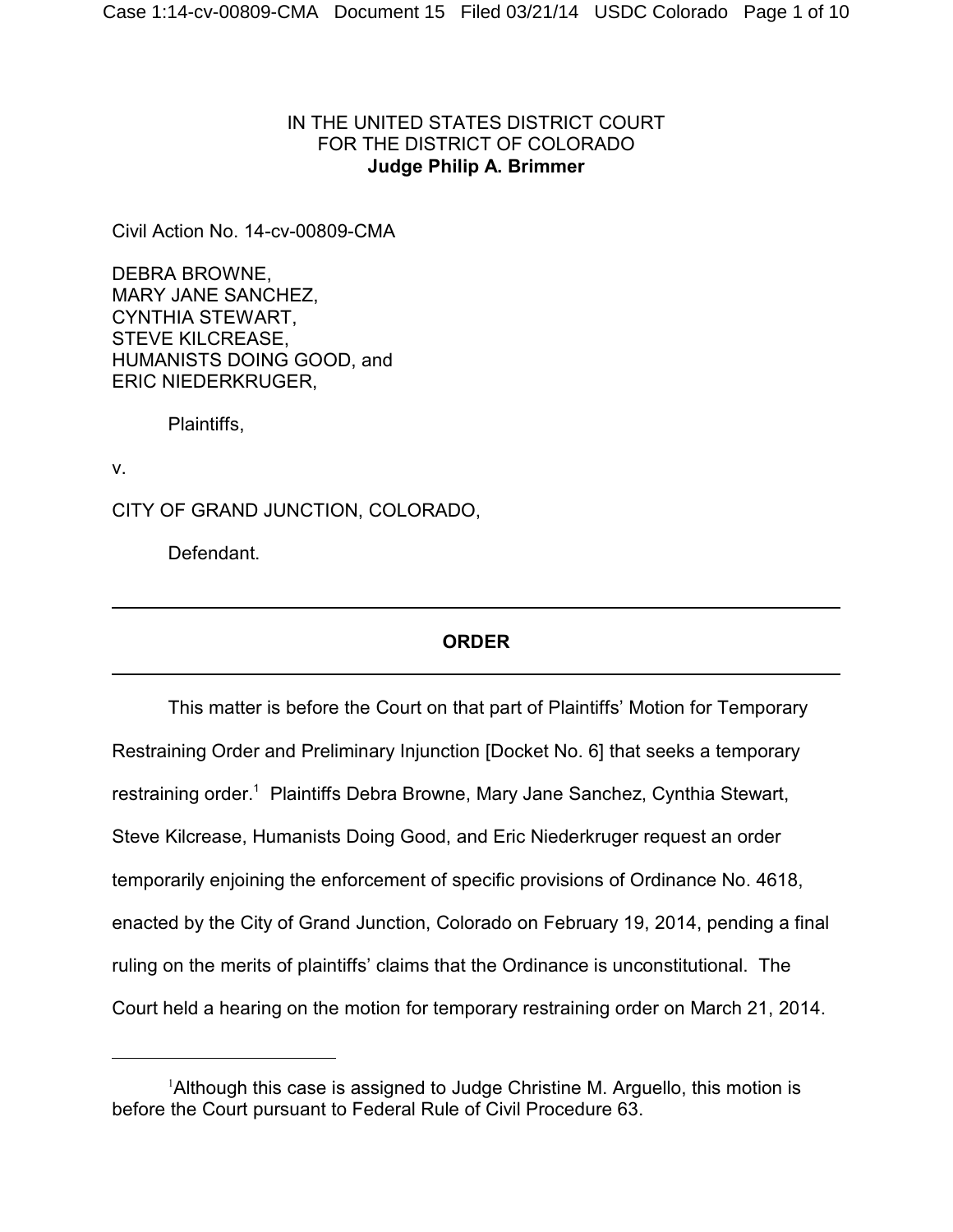Counsel for both plaintiffs and defendant appeared at the hearing. Neither side asked to present anything other than oral argument at the hearing.

## **I. FINDINGS OF FACT**

Upon review of plaintiffs' motion and the exhibits attached to the motion, the

Court makes the following findings:

1. The Court has jurisdiction to address plaintiffs' motion pursuant to 28 U.S.C.

§ 1331 because plaintiffs assert violations of rights protected under the First and

Fourteenth Amendments pursuant to 42 U.S.C. § 1983.

2. Venue is proper pursuant to 28 U.S.C. § 1391 because defendant is a

municipality located within this District.

3. On February 19, 2014, the City of Grand Junction (the "City") adopted

Ordinance Number 4618 (the "Ordinance"), which will take effect on March 23, 2014.

4. The Ordinance provides in pertinent part:

It shall be unlawful for any person to panhandle or to solicit employment, business contributions or sales of any kind, or to collect money for the same, directly from the occupant of any vehicle traveling upon any public street or highway when:

(a) Such panhandling, solicitation or collection involves the person performing the activity to enter onto the traveled portion of a public street or highway to complete the transaction, including, without limitation, entering onto bike lanes, street gutters or vehicle parking areas; or

(b) The person performing the activity is located such that vehicles cannot move into a legal parking area to safely complete the transaction.

Notwithstanding the foregoing in this Section 9.05.050, it shall be unlawful for any person to panhandle or to solicit or attempt to solicit employment, business, or contributions of any kind directly from the occupant of any vehicle on any highway included in the interstate or state highway system, including any entrance to or exit from such highway.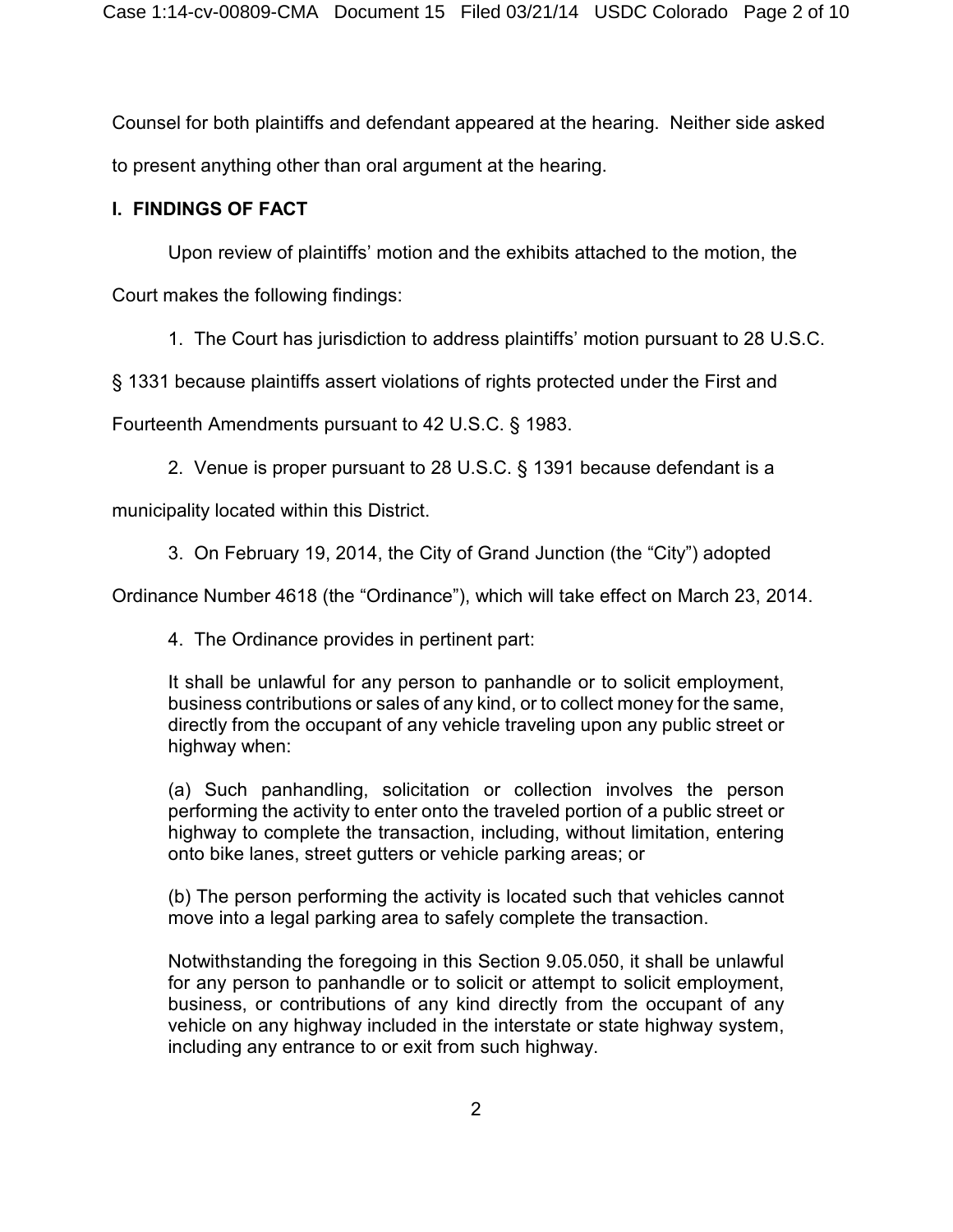Grand Junction, Colo. Mun. Code § 9.05.050 (2014) (Panhandling and solicitation on or near public streets and highways).

5. Six highways run through the City: federal highways 6, 50, I-70, and the I-70 business loop, and state highways 340 and 141. Ex. 7.

6. Plaintiff Mary Jane Sanchez is a resident of Grand Junction. Ex. 14 at 1,  $\P$  1.<sup>2</sup> She displays a sign to obtain money for gas in order to be able to drive to and from work. *Id*. One place that Ms. Sanchez solicits money is the "public sidewalk bordering Horizon Drive at the I-70 off ramp." *Id*. at 2, ¶ 6. Many people who see her sign pull into the gas station near where Ms. Sanchez stands to give her money. *Id*. Ms. Sanchez declares that, if not for the passage of the Ordinance, she would "ask for help near the Horizon Drive exit ramp if [she] needed gas money again." *Id*. at 4, ¶ 13.

7. Plaintiff Cynthia Stewart is a resident of Grand Junction. Ex. 15 at 1, ¶ 1. She has been unemployed since 2010 and asks for money in order to pay for her basic expenses. *Id*. at 1, ¶¶ 3-4. She solicits donations by displaying a sign on the sidewalk along North Avenue in Grand Junction, which is also highway 6. *Id*. at 1, ¶ 4. The highway where she displays her sign "has many places to easily, safely, and legally pull out of traffic, park and interact." *Id*. at 2, ¶ 5. Ms. Stewart declares that, if not for the passage of the Ordinance, she would "continue to ask for help when [she] needed it on North Avenue." *Id*. at 3, ¶ 13.

8. On March 18, 2014, plaintiffs brought this action against the City, alleging that certain provisions of the Ordinance violate the First and Fourteenth Amendments to the

 $^2$ All citations to exhibits in this Order are to the exhibits attached to plaintiffs' motion.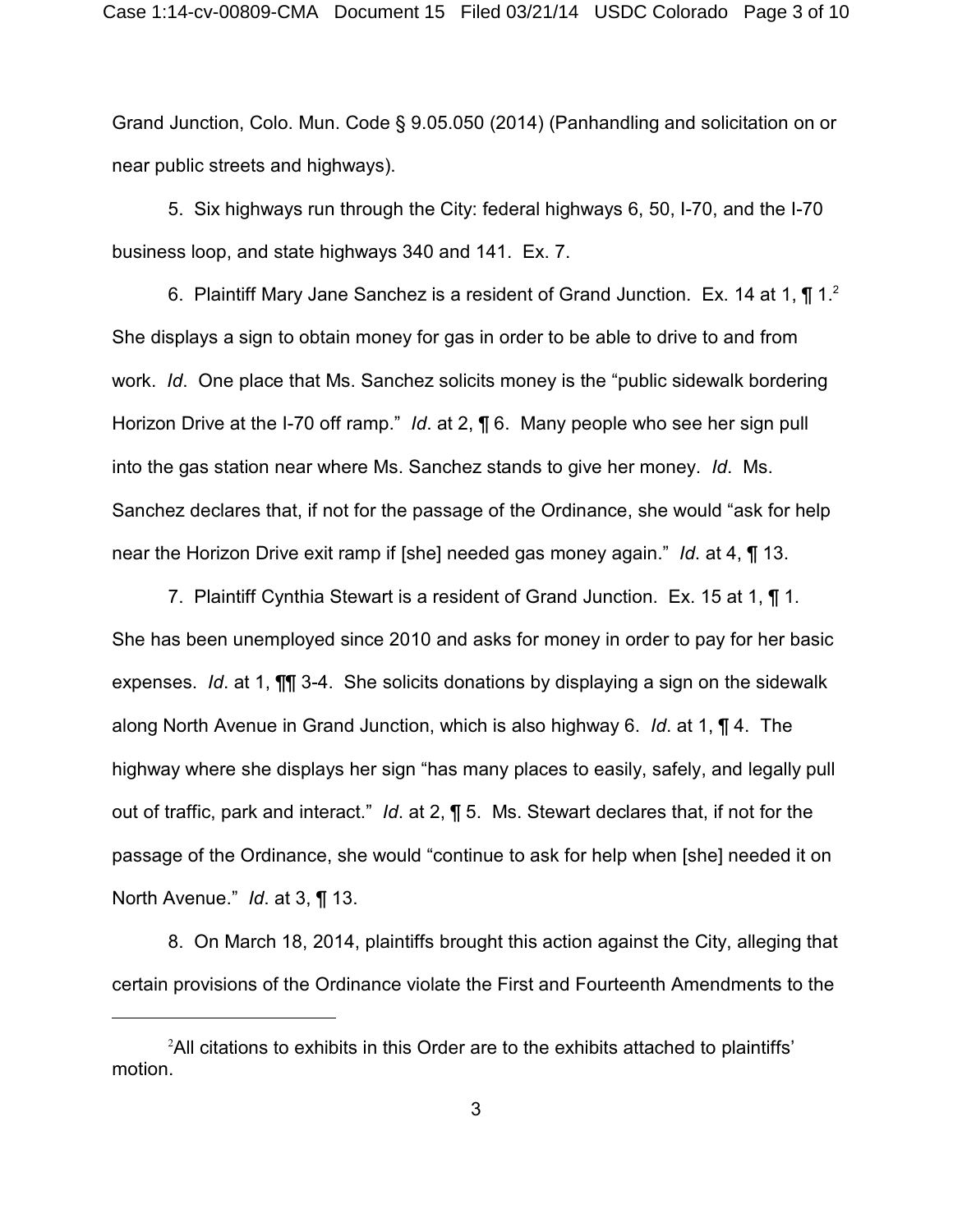United States Constitution, as well as parallel provisions of the Colorado State Constitution. Docket No. 1. On March 19, 2014, plaintiffs filed a motion for a temporary restraining order and a preliminary injunction to enjoin enforcement of the challenged provisions until a court issues a final ruling on their constitutionality. Docket No. 6.

### **II. CONCLUSIONS OF LAW**

#### **A. Standard of Review**

A party seeking a TRO must show (1) a likelihood of success on the merits; (2) a likelihood that the movant will suffer irreparable harm in the absence of preliminary relief; (3) that the balance of equities tips in the movant's favor; and (4) that the injunction is in the public interest. *RoDa Drilling Co. v. Siegal*, 552 F.3d 1203, 1208 (10th Cir. 2009) (internal citation omitted).

### **B. Analysis**

Plaintiffs Sanchez and Stewart do not challenge all of § 9.05.050.<sup>3</sup> Rather, plaintiffs challenge only the last sentence of this provision. Plaintiffs argue that, whereas the first part of § 9.05.050 is tailored to the City's interest in safety, Docket No. 6 at 32, the last sentence is a blanket prohibition that sweeps in a "wide swath of solicitation speech that is courteous, polite, nonthreatening, nonaggressive, does not pose a risk to public safety, and is squarely protected by the First Amendment." Docket

<sup>&</sup>lt;sup>3</sup>As a threshold matter, the Court finds that plaintiffs Sanchez and Stewart have standing under Article III to challenge this provision based on their allegations that they will be chilled from engaging in protected speech–namely, solicitation "directly from the occupant of any vehicle" on the highways running through the City–"in order to avoid enforcement consequences." *N.H. Right to Life Political Action Committee v. Gardner*, 99 F.3d 8, 13 (1st Cir. 1996). Although the other plaintiffs may not have standing to challenge this provision of the Ordinance, this Order will refer to Ms. Sanchez and Ms. Stewart as "plaintiffs."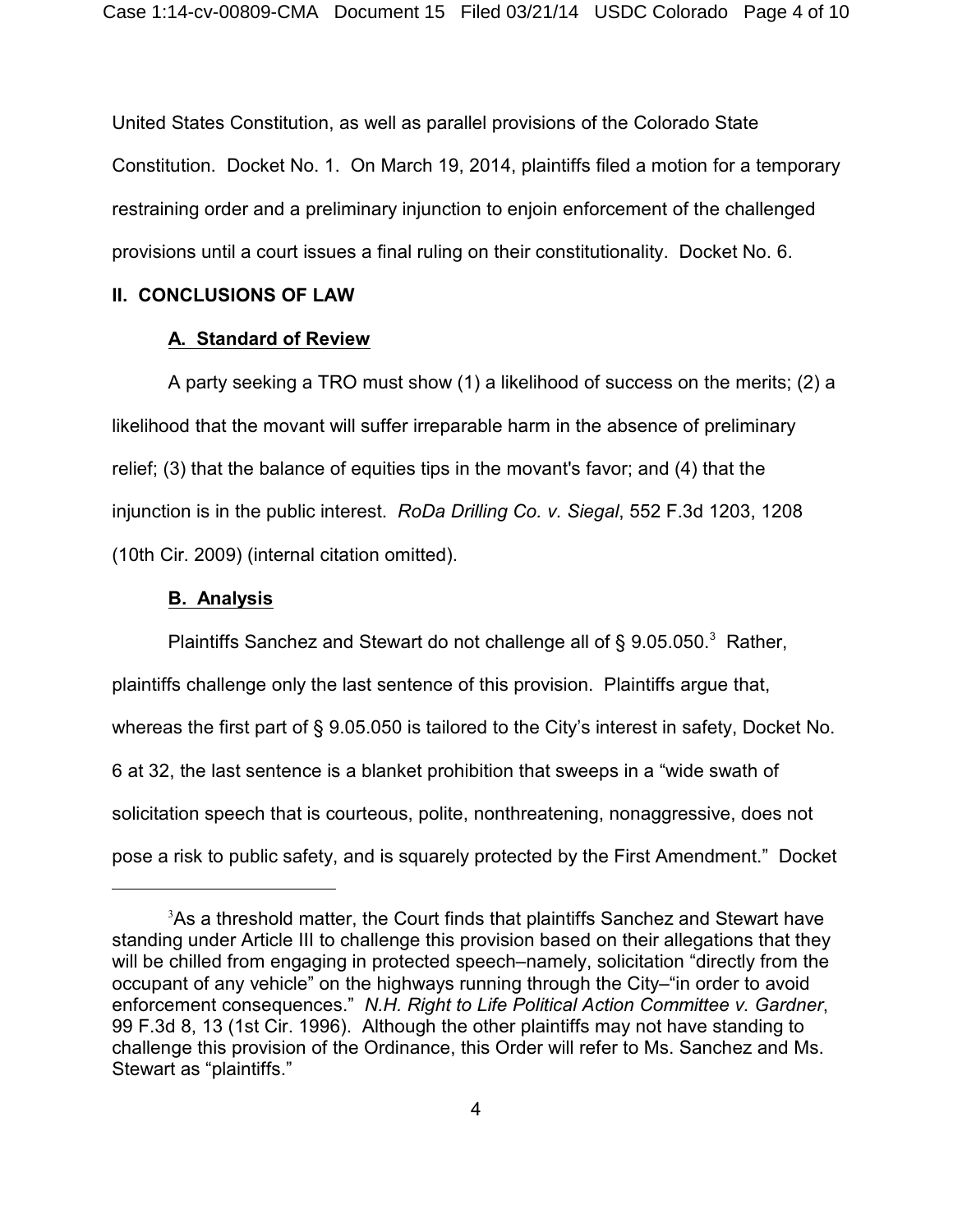No. 6 at 3. Plaintiffs interpret the language of the challenged provision to "establish a complete ban on solicitations aimed at 'the occupant of any vehicle,'" *id*. at 33, on any of the federal or state highways that run through the City. The City does not offer a contrary interpretation. Plaintiffs contend that the Court should apply strict scrutiny to the challenged provision and should find that this exacting standard has not been met. *Id*. at 22. The City has not argued that the Court should apply a standard of review other than strict scrutiny.

#### *1. Likelihood of Success on the Merits*

The Supreme Court has held that charitable solicitation on the part of organizations is protected under the First Amendment, *Village of Schaumburg v. Citizens for a Better Environment*, 444 U.S. 620, 631-32 (1980), and a number of circuit courts have extended this ruling to cover charitable solicitation on the part of individuals. *See, e.g.*, *Speet v. Schuette*, 726 F.3d 867, 874-75 (6th Cir. 2013) (collecting cases); *Loper v. New York City Police Dept.*, 999 F.2d 699, 704 (2d Cir. 1993).

The government's ability to regulate protected speech on government or public property turns on the character of the space in which it seeks to implement such regulation. *See Perry Educ. Ass'n v. Perry Local Educators' Ass'n*, 460 U.S. 37, 45 (1983). In traditional public forums, such as streets and parks, a content-based restriction on speech must satisfy strict scrutiny–that is, it must be "necessary to serve a compelling state interest" and it must be "narrowly drawn to achieve that end." *Id*.; *see also United States v. Alvarez*, 132 S. Ct. 2537, 2551 (2012) ("when the Government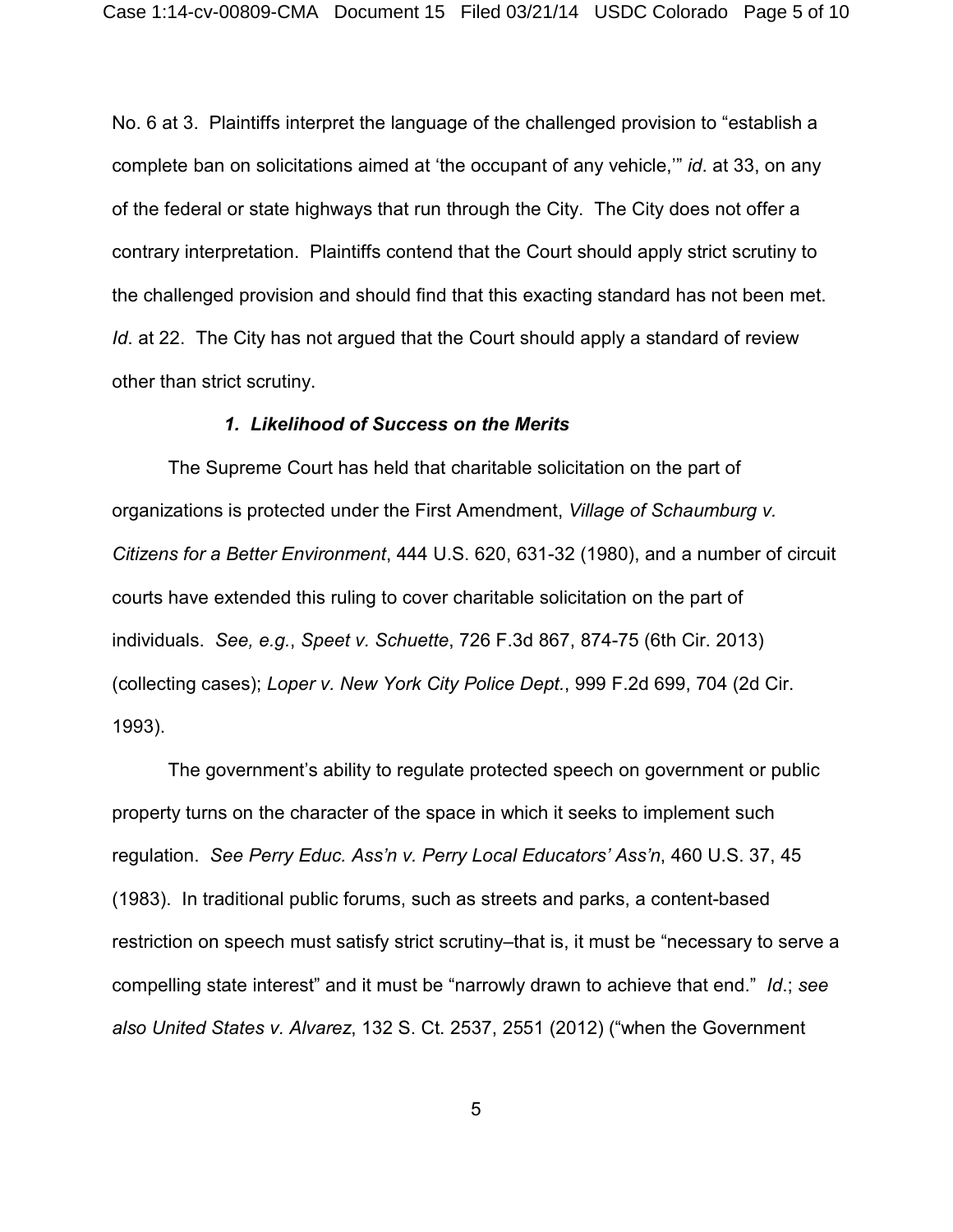seeks to regulate protected speech, the restriction must be the 'least restrictive means among available, effective alternatives'") (citation omitted). "[I]n the First Amendment context, the moving party bears the initial burden of making a colorable claim that its First Amendment rights have been infringed, or are threatened with infringement, at which point the burden shifts to the government to justify the restriction." *Thalheimer v. City of San Diego*, 645 F.3d 1109, 1116 (9th Cir. 2011).

Even in a traditional public forum, the government may impose "reasonable restrictions on the time, place, or manner of protected speech, provided the restrictions 'are justified without reference to the content of the regulated speech, . . . are narrowly tailored to serve a significant governmental interest, and . . . leave open ample alternative channels for communication of the information.'" *Ward v. Rock Against Racism*, 491 U.S. 781, 791 (1989) (citation omitted). A regulation cannot be a contentneutral time, place, or manner restriction if "either the underlying purpose of the regulation is to suppress particular ideas, or if the regulation, by its very terms, singles out particular content for differential treatment." *Berger v. City of Seattle*, 569 F.3d 1029, 1051 (9th Cir. 2009) (internal citations omitted).

At the March 21, 2014 hearing, the City did not argue that the challenged provision is content-neutral. The Court finds that such an argument would be unavailing in any event. The provision applies to "attempt[s] to solicit employment, business, or contributions of any kind." Grand Junction, Colo. Mun. Code § 9.05.050 (2014). It does not prohibit people from offering motorists political or religious literature, asking for directions, or engaging in speech on any topic other than requests for money, employment, or other "contributions." This provision, "by its very terms, singles out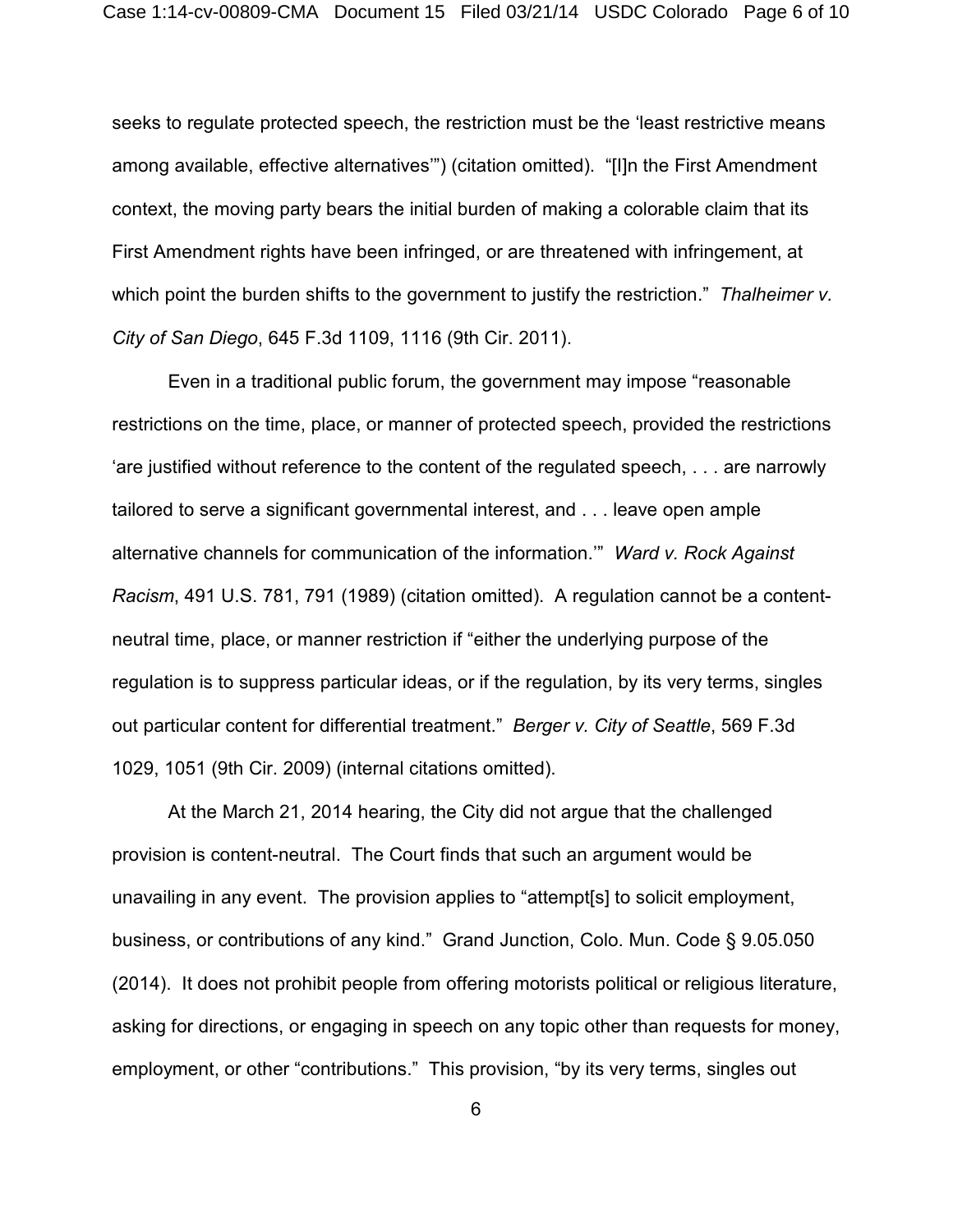particular content for differential treatment" and thus constitutes a content-based restriction on speech. *See Berger*, 569 F.3d at 1051.

The last sentence of  $\S$  9.05.050 restricts speech "in the form of  $\dots$  a solicitation to pay or contribute money," which is speech protected by the First Amendment. *See Schaumburg*, 444 U.S. at 633. Moreover, the challenged provision restricts speech on public streets and sidewalks, which are "quintessential public forums." *Perry Educ. Ass'n*, 460 U.S. at 45. As a result, the Court finds that strict scrutiny applies here. *See id*. Plaintiffs have made a colorable claim that enforcement of the last sentence of § 9.05.050 against them would infringe their First Amendment rights. The burden therefore shifts to the City to justify the restriction. *See Thalheimer*, 645 F.3d at 1116.

The City contends, and plaintiffs do not dispute, that the challenged provision is intended to serve public safety and that this is a compelling interest. However, plaintiffs argue that this provision is not narrowly tailored to serve this interest because it prohibits all solicitation, including passive solicitation, along the state and federal highways that run through the City, even where it is safe for drivers to pull over. Docket No. 6 at 28, 33-34.

The Court agrees that the last sentence of § 9.05.050 is not narrowly tailored to justify the restrictions it places upon protected speech. As noted by plaintiffs, the overbreadth of the challenged provision is evident when compared with subsections (a) and (b) of § 9.05.050, which are narrowly written to apply only to dangerous behavior (the solicitor entering the "traveled portion of a public street or highway to complete the transaction") or dangerous locations (places where "vehicles cannot move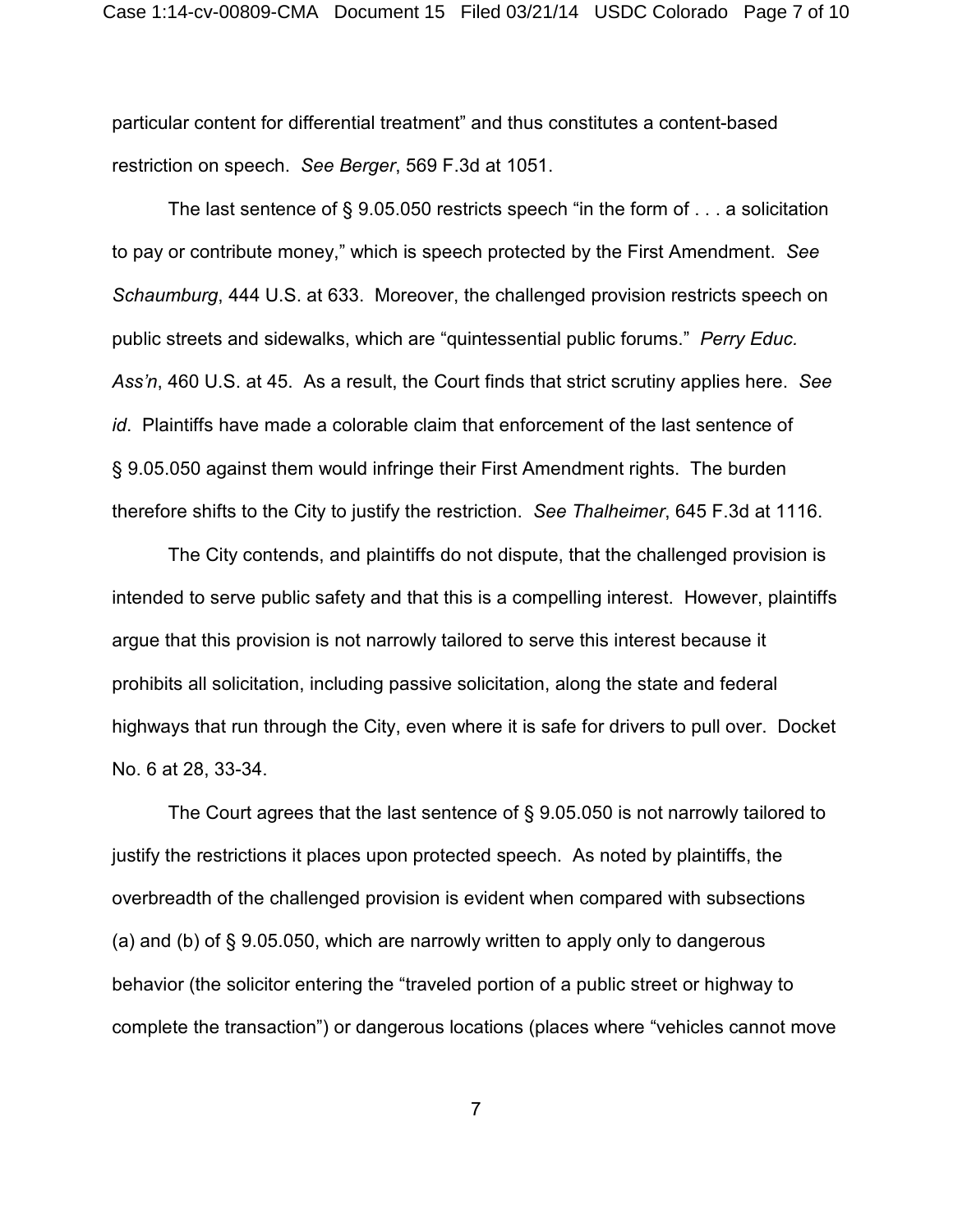into a legal parking area to safely complete the transaction"). In contrast, the last sentence of § 9.05.050 prohibits solicitation "on any highway included in the interstate or state highway system, including any entrance to or exit from such highway," regardless of the fact that there are places along the highways that run through the City where individuals may solicit without posing any threat to public safety. The City has not offered evidence or argument in support of the proposition that it is necessary to restrict protected solicitation that does not threaten public safety in order to achieve its stated goal. A city may not "unnecessarily impose[] significant burdens on First Amendment-protected speech." *Comite de Jornaleros de Redondo Beach v. City of Redondo Beach*, 657 F.3d 936, 948-50 (9th Cir. 2011) (striking down ordinance prohibiting solicitation of business, employment, and contributions on streets and highways as overbroad).

Since the City has not carried its burden of showing that the challenged provision satisfies strict scrutiny, the Court finds that plaintiffs have established a likelihood of success on the merits of their claim that the last sentence of § 9.05.050 is facially invalid under the First Amendment. In First Amendment cases, "the likelihood of success on the merits will often be the determinative factor." *Hobby Lobby Stores, Inc. v. Sebelius*, 723 F.3d 1114, 1145 (10th Cir. 2013) (citation omitted).

The Court also finds that plaintiffs have satisfied the other factors that justify issuance of a temporary restraining order. As to irreparable harm, should the last sentence of § 9.05.050 go into effect on March 23, 2014, plaintiffs will suffer irreparable harm to their First Amendment right to display their signs. The "loss of First Amendment freedoms, for even minimal periods of time, unquestionably constitutes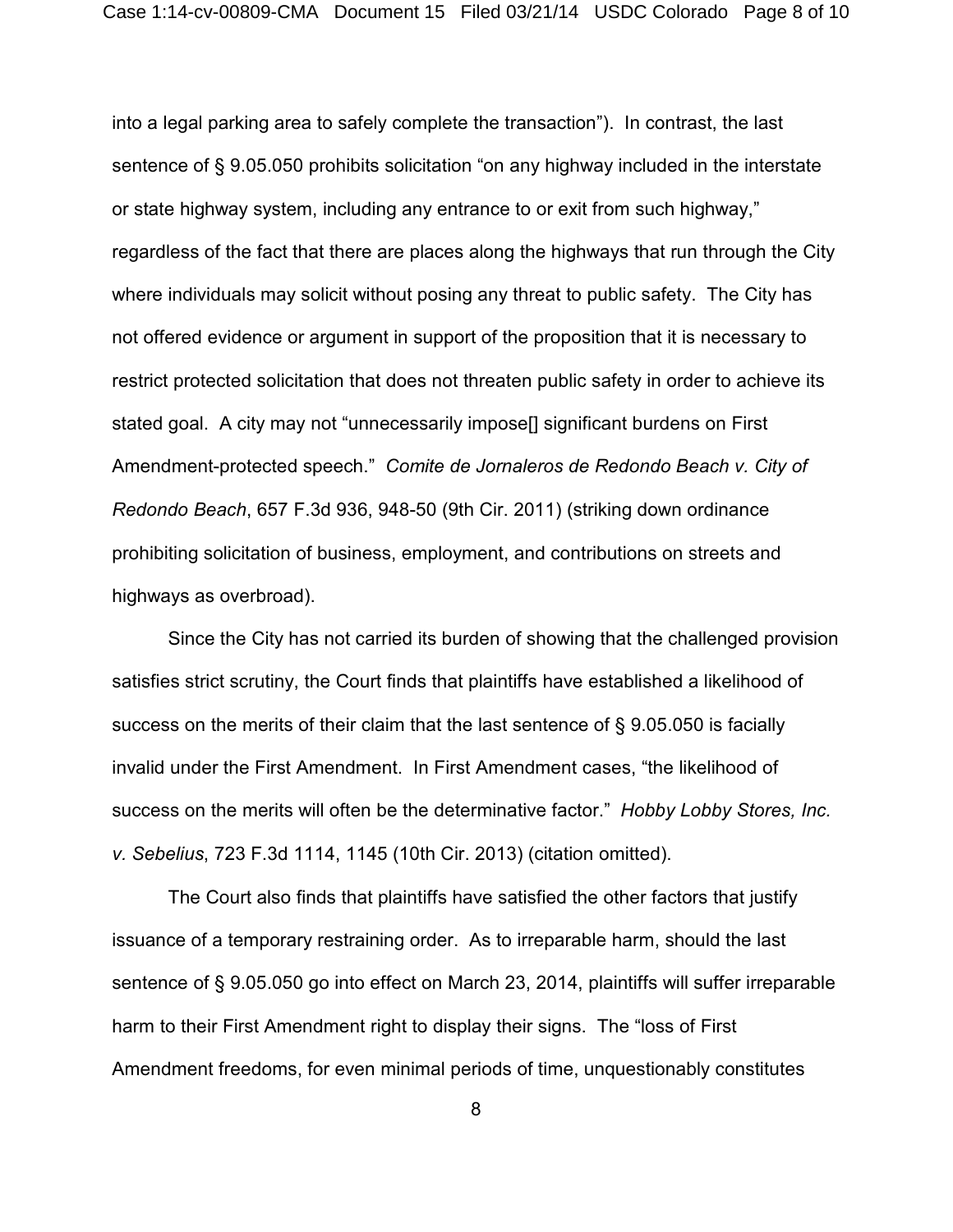irreparable injury." *Heideman v. South Salt Lake City*, 348 F.3d 1182, 1190 (10th Cir. 2003) (citation omitted). The third and fourth factors identified in *Roda Drilling*, 552 F.3d at 1208, also weigh in favor of plaintiffs. When a law is likely unconstitutional, the government's interest in enforcing the law does not outweigh that of individuals in securing the protection of their constitutional rights. *Awad v. Ziriax*, 670 F.3d 1111, 1131 (10th Cir. 2012). "[I]t is always in the public interest to prevent the violation of a party's constitutional rights." *Id*. at 1132.

The Court finds that plaintiffs have satisfied the elements necessary to obtain a temporary restraining order of the challenged sentence in § 9.05.050.

#### **III. CONCLUSION**

For the foregoing reasons, it is

**ORDERED** that the portion of Plaintiffs' Motion for Temporary Restraining Order and Preliminary Injunction [Docket No. 6] seeking a temporary restraining order is GRANTED in part. It is further

**ORDERED** that the City of Grand Junction, Colorado and its officers, agents, servants, employees, and attorneys are enjoined from enforcing the last sentence of Grand Junction, Colo. Mun. Code § 9.05.050 (2014). It is further

**ORDERED** that, pursuant to Fed. R. Civ. P. 65(b)(2), this order shall expire on April 4, 2014. It is further

**ORDERED** that, pursuant to Fed. R. Civ. P. 65(c), plaintiff will not be required to post a bond given that the Court is unable to identify any costs the City will incur through non-enforcement of the challenged provision of the Ordinance. It is further